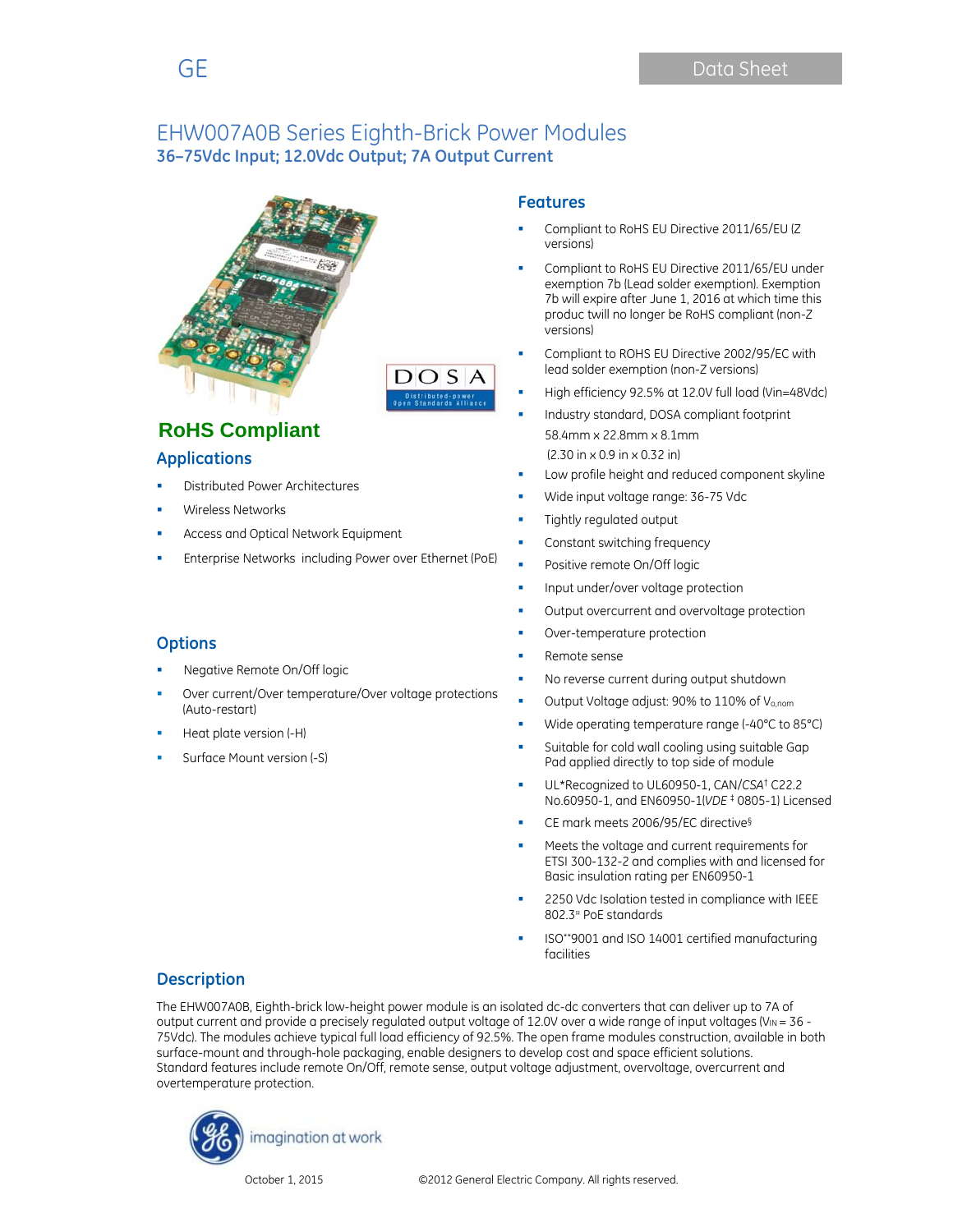### **Absolute Maximum Ratings**

Stresses in excess of the absolute maximum ratings can cause permanent damage to the device. These are absolute stress ratings only, functional operation of the device is not implied at these or any other conditions in excess of those given in the operations sections of the data sheet. Exposure to absolute maximum ratings for extended periods can adversely affect the device reliability.

| Parameter                                          | <b>Device</b> | Symbol                | Min    | <b>Max</b> | <b>Unit</b> |
|----------------------------------------------------|---------------|-----------------------|--------|------------|-------------|
| Input Voltage                                      |               |                       |        |            |             |
| Continuous                                         |               | <b>V<sub>IN</sub></b> | $-0.3$ | 80         | $V_{dc}$    |
| Transient, operational (≤100 ms)                   |               | V <sub>IN.trans</sub> | $-0.3$ | 100        | $V_{dc}$    |
| Operating Ambient Temperature                      |               | TA                    | $-40$  | 85         | °C          |
| (see Thermal Considerations section)               |               |                       |        |            |             |
| Storage Temperature                                |               | $T_{\sf stq}$         | -55    | 125        | °C          |
| I/O Isolation voltage (100% factory Hi-Pot tested) | All           |                       |        | 2250       | $V_{dc}$    |

## **Electrical Specifications**

Unless otherwise indicated, specifications apply over all operating input voltage, resistive load, and temperature conditions.

| Parameter                                                                                                                                                             |     | Symbol                   | <b>Min</b> | <b>Typ</b> | <b>Max</b> | <b>Unit</b> |
|-----------------------------------------------------------------------------------------------------------------------------------------------------------------------|-----|--------------------------|------------|------------|------------|-------------|
| Operating Input Voltage                                                                                                                                               | All | $V_{\text{IN}}$          | 36         | 48         | 75         | $V_{dc}$    |
| Maximum Input Current                                                                                                                                                 | All | I <sub>IN.max</sub>      |            | 2.75       | 3.0        | $A_{dc}$    |
| $(V_{IN} = V_{IN. min}$ to $V_{IN. max.}$ $I_0 = I_{O. max}$                                                                                                          |     |                          |            |            |            |             |
| Input No Load Current                                                                                                                                                 | All | IN.No load               |            | 70         |            | mA          |
| $(V_{IN} = V_{IN. nom. 10} = 0$ , module enabled)                                                                                                                     |     |                          |            |            |            |             |
| Input Stand-by Current                                                                                                                                                |     | I <sub>IN,stand-by</sub> |            | 5          | 8          | mA          |
| $(V_{IN} = V_{IN \ nom}$ , module disabled)                                                                                                                           |     |                          |            |            |            |             |
| Inrush Transient                                                                                                                                                      |     | 2t                       |            |            | 0.5        | $A^2S$      |
| Input Reflected Ripple Current, peak-to-peak<br>(5Hz to 20MHz, 1µH source impedance; VIN, min to VIN, max, lo=<br>I <sub>Omax</sub> ; See Test configuration section) |     |                          |            | 30         |            | $mA_{p-p}$  |
| Input Ripple Rejection (120Hz)                                                                                                                                        |     |                          |            | 50         |            | dB          |

#### **CAUTION: This power module is not internally fused. An input line fuse must always be used.**

This power module can be used in a wide variety of applications, ranging from simple standalone operation to an integrated part of sophisticated power architectures. To preserve maximum flexibility, internal fusing is not included, however, to achieve maximum safety and system protection, always use an input line fuse. The safety agencies require a fast-acting fuse with a maximum rating of 6 A (see Safety Considerations section). Based on the information provided in this data sheet on inrush energy and maximum dc input current, the same type of fuse with a lower rating can be used. Refer to the fuse manufacturer's data sheet for further information.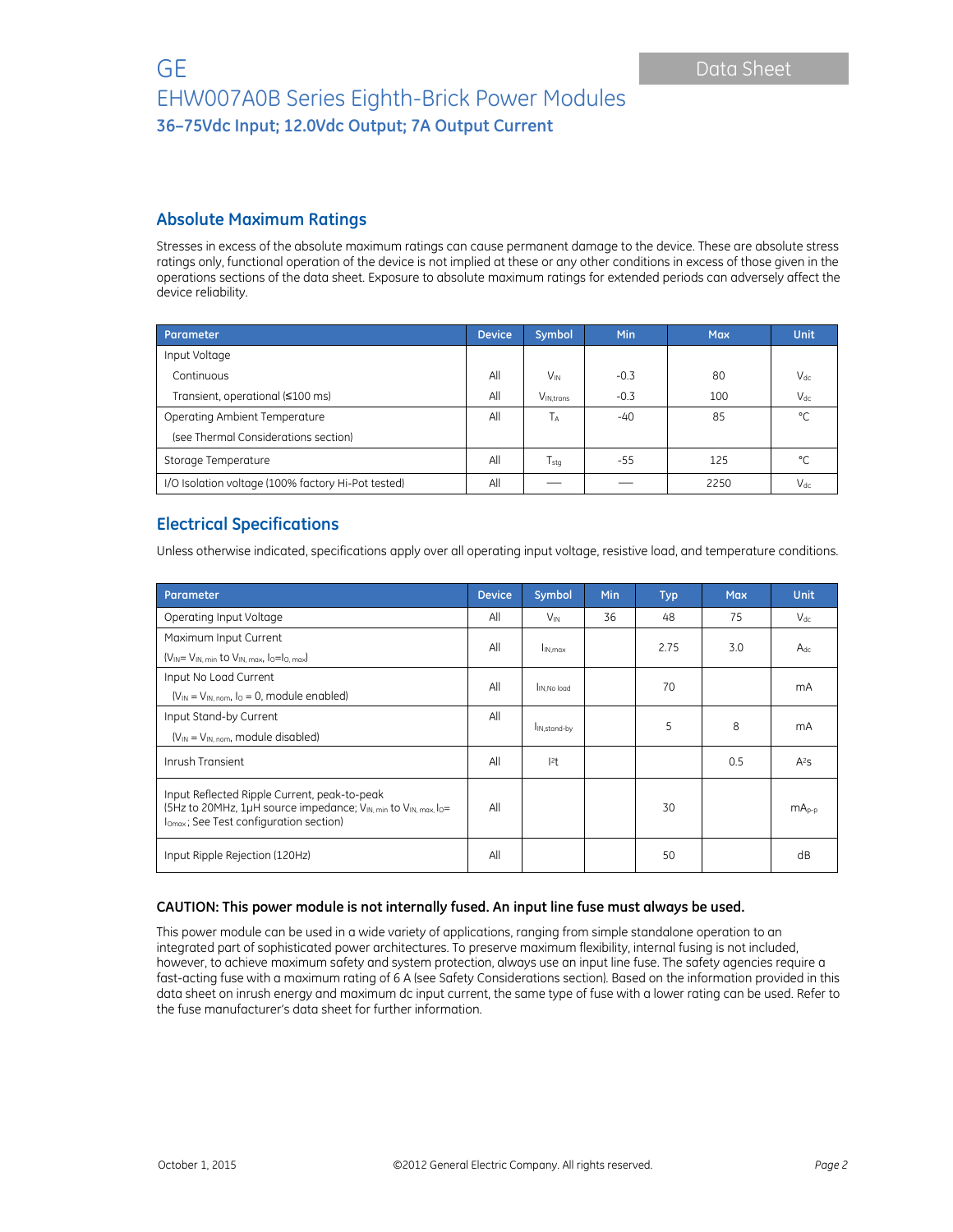# EHW007A0B Series Eighth-Brick Power Modules

# **36–75Vdc Input; 12.0Vdc Output; 7A Output Current**

# **Electrical Specifications** (continued)

| Parameter                                                                                                                                                                                                                                 | <b>Device</b>     | Symbol                     | Min         | <b>Typ</b>               | <b>Max</b>           | <b>Unit</b>                                                            |
|-------------------------------------------------------------------------------------------------------------------------------------------------------------------------------------------------------------------------------------------|-------------------|----------------------------|-------------|--------------------------|----------------------|------------------------------------------------------------------------|
| Nominal Output Voltage Set-point                                                                                                                                                                                                          |                   |                            |             |                          |                      |                                                                        |
| VIN=VIN, min, Io=Io, max, TA=25°C)                                                                                                                                                                                                        | All               | $V_{O, set}$               | 11.8        | 12.0                     | 12.24                | $V_{dc}$                                                               |
| Output Voltage<br>(Over all operating input voltage, resistive load, and<br>temperature conditions until end of life)                                                                                                                     | All               | V <sub>o</sub>             | 11.64       |                          | 12.36                | % V <sub>O, set</sub>                                                  |
| Output Regulation<br>Line $(V_{IN} = V_{IN. min}$ to $V_{IN. max}$ )<br>Load ( $I_0 = I_0$ , min to $I_0$ , max)<br>Temperature (T <sub>ref</sub> =T <sub>A min</sub> to T <sub>A max</sub> )                                             | All<br>All<br>All |                            |             |                          | ±0.2<br>±0.2<br>±1.0 | % V <sub>O. set</sub><br>% V <sub>0 set</sub><br>% V <sub>O. set</sub> |
| Output Ripple and Noise on nominal output<br>(V <sub>IN</sub> =V <sub>IN, nom</sub> , lo= lo, max, T <sub>A</sub> =T <sub>A</sub> , min to T <sub>A, max</sub> )<br>RMS (5Hz to 20MHz bandwidth)<br>Peak-to-Peak (5Hz to 20MHz bandwidth) |                   |                            |             | 20<br>50                 | 30<br>100            | $mv_{rms}$<br>$mV_{pk-pk}$                                             |
| <b>External Capacitance</b>                                                                                                                                                                                                               | All               | $C_{0, \text{max}}$        | $\mathbf 0$ | $\overline{\phantom{0}}$ | 2,000                | μF                                                                     |
| Output Current                                                                                                                                                                                                                            |                   | $\mathsf{I}_\circ$         | $\Omega$    |                          | $\overline{7}$       | $A_{dc}$                                                               |
| Output Current Limit Inception (Hiccup Mode)<br>$(V_0 = 90\% \text{ of } V_{0. \text{ set}})$                                                                                                                                             |                   | lo. lim                    | 105         | 120                      | 130                  | $%$ $\alpha$                                                           |
| Output Short-Circuit Current<br>(V <sub>o</sub> ≤250mV) (Hiccup Mode)                                                                                                                                                                     |                   | $I_{O, S/c}$               |             | 5                        |                      | Arms                                                                   |
| Efficiency                                                                                                                                                                                                                                |                   |                            |             |                          |                      |                                                                        |
| $V_{IN} = V_{IN}$ nom, $Ta = 25^{\circ}C$ , $lo = Io$ max $V_{O} = V_{O}$ set                                                                                                                                                             | All               | η                          |             | 92.5                     |                      | %                                                                      |
| VIN= VIN, nom, TA=25°C, Io=0.5Io, max, Vo= Vo,set                                                                                                                                                                                         | All               | η                          |             | 91.5                     |                      | %                                                                      |
| Switching Frequency                                                                                                                                                                                                                       | All               | $f_{sw}$                   |             | 400                      |                      | kHz                                                                    |
| Dynamic Load Response<br>$(d _0/dt=0.1A/\mu s; V_{IN}=V_{IN, nom}; T_A=25°C)$<br>Load Change from Io= 50% to 75% or 25% to 50% of<br>$I_{0,max}$<br>Peak Deviation<br>Settling Time (Vo<10% peak deviation)                               |                   | $V_{\text{D}k}$<br>$t_{s}$ |             | 3<br>200                 |                      | % V <sub>O, set</sub><br>μS                                            |
| $(dI_0/dt=1.0A/\mu s; V_{IN} = V_{IN, nom}; T_A=25°C)$<br>Load Change from Io= 50% to 75% or 25% to 50% of<br>$I_{0,\text{max}}$<br>Peak Deviation<br>Settling Time (V <sub>o</sub> <10% peak deviation)                                  |                   | $V_{\text{D}k}$<br>$t_{s}$ |             | 5<br>200                 |                      | % V <sub>O, set</sub><br>μS                                            |

## **Isolation Specifications**

| <b>Parameter</b>                                   | <b>Device</b> | Symbol | <b>Min</b> | Typ <sup>1</sup>         | Max <sup>1</sup> | Unit      |
|----------------------------------------------------|---------------|--------|------------|--------------------------|------------------|-----------|
| Isolation Capacitance                              | All           | Liso   |            | 1000                     |                  | рF        |
| Isolation Resistance                               | All           | Riso   | 100        | $\overline{\phantom{a}}$ |                  | $M\Omega$ |
| I/O Isolation Voltage (100% factory Hi-pot tested) |               | All    | __         | $\overline{\phantom{a}}$ | 2250             | $V_{dc}$  |

# **General Specifications**

| Parameter                                                                                                                                     |  | Symbol      | <b>Min</b> | Typ          | <b>Max</b> | <b>Unit</b>            |
|-----------------------------------------------------------------------------------------------------------------------------------------------|--|-------------|------------|--------------|------------|------------------------|
| Calculated Reliability based upon Telcordia SR-332 Issue 2:<br>Method I Case 3 (Io=80%Io, max, TA=40°C, airflow = 200 lfm.<br>90% confidence) |  | FI1         | 235.0      |              |            | 10 <sup>9</sup> /Hours |
|                                                                                                                                               |  | <b>MTBF</b> | 4.254.493  |              |            | Hours                  |
| Weight (Open Frame)                                                                                                                           |  |             |            | 21<br>(0.77) |            | (oz)                   |
| Weight (with Heatplate)                                                                                                                       |  |             |            | 33<br>(1.16) |            | g<br>(oz.)             |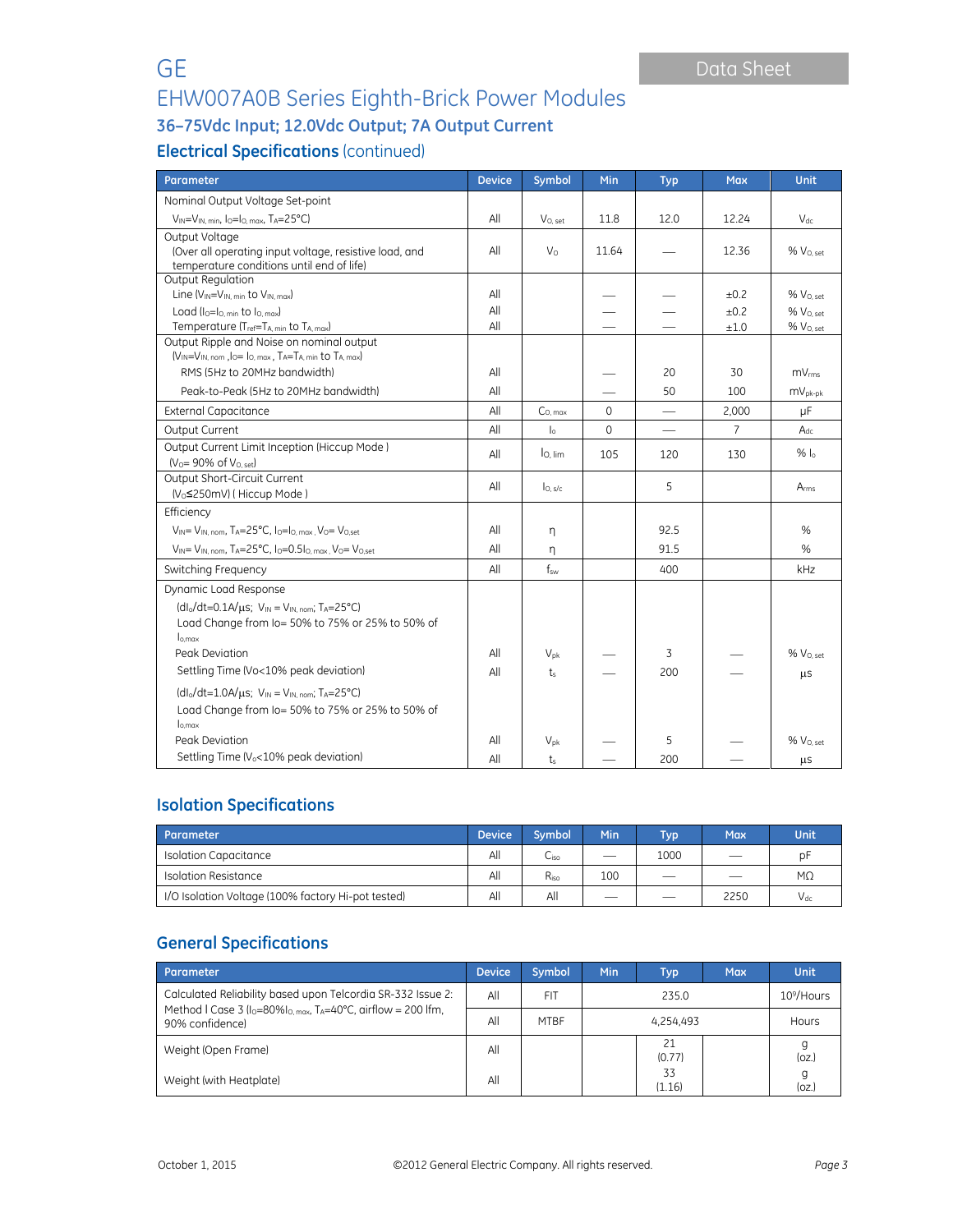# GE Data Sheet EHW007A0B Series Eighth-Brick Power Modules

**36–75Vdc Input; 12.0Vdc Output; 7A Output Current**

## **Feature Specifications**

Unless otherwise indicated, specifications apply over all operating input voltage, resistive load, and temperature conditions. See Feature Descriptions for additional information.

| Parameter                                                                                                                                                                                                   | <b>Device</b> | Symbol                | Min                      | <b>Typ</b>     | <b>Max</b>     | <b>Unit</b>           |
|-------------------------------------------------------------------------------------------------------------------------------------------------------------------------------------------------------------|---------------|-----------------------|--------------------------|----------------|----------------|-----------------------|
| Remote On/Off Signal Interface                                                                                                                                                                              |               |                       |                          |                |                |                       |
| (V <sub>IN</sub> =V <sub>IN, min</sub> to V <sub>IN, max</sub> ; open collector or equivalent,                                                                                                              |               |                       |                          |                |                |                       |
| Signal referenced to VIN-terminal)                                                                                                                                                                          |               |                       |                          |                |                |                       |
| Negative Logic: device code suffix "1"                                                                                                                                                                      |               |                       |                          |                |                |                       |
| Logic Low = module On, Logic High = module Off                                                                                                                                                              |               |                       |                          |                |                |                       |
| Positive Logic: No device code suffix required                                                                                                                                                              |               |                       |                          |                |                |                       |
| Logic Low = module Off, Logic High = module On                                                                                                                                                              |               |                       |                          |                |                |                       |
| Logic Low - Remote On/Off Current                                                                                                                                                                           | All           | lon/off               |                          | 0.3            | 1.0            | mA                    |
| Logic Low - On/Off Voltage                                                                                                                                                                                  | All           | Von/off               | $-0.7$                   |                | 1.2            | $V_{dc}$              |
| Logic High Voltage - (Typ = Open Collector)                                                                                                                                                                 | All           | Von/off               |                          | 5              |                | $V_{dc}$              |
| Logic High maximum allowable leakage current                                                                                                                                                                | All           | lon/off               |                          |                | 10             | μA                    |
| Turn-On Delay and Rise Times                                                                                                                                                                                |               |                       |                          |                |                |                       |
| $(I_0 = I_0$ , max, $V_{IN} = V_{IN, nom}$ , TA = 25°C)                                                                                                                                                     |               |                       |                          |                |                |                       |
| Case 1: Input power is applied for at least 1 second<br>and then the On/Off input is set from OFF to ON $(T_{delay} =$<br>from instant at which $V_{IN} = V_{IN. min}$ until $V_0 = 10\%$ of $V_{O. set}$ . |               | T <sub>delay</sub>    |                          | 20             |                | msec                  |
| Case 2: On/Off input is set to Logic Low (Module<br>ON) and then input power is applied (T <sub>delay</sub> from<br>instant at which $V_{IN} = V_{IN. min}$ until $V_0 = 10\%$ of $V_{O. set}$              | All           | Tdelay                |                          |                | 150            | msec                  |
| Output voltage Rise time (time for V <sub>o</sub> to rise from 10%<br>of V <sub>o,set</sub> to 90% of V <sub>o, set</sub> )                                                                                 |               | Trise                 |                          | 5              | 12             | msec                  |
| Output voltage overshoot - Startup                                                                                                                                                                          | All           |                       |                          |                | 3              | % V <sub>O. set</sub> |
| $I_0 = I_0$ , max; $V_{IN} = V_{IN}$ , min to $V_{IN}$ , max, $T_A = 25$ °C                                                                                                                                 |               |                       |                          |                |                |                       |
| Remote Sense Range                                                                                                                                                                                          | All           | <b>VSENSE</b>         |                          |                | 10             | % V <sub>0. set</sub> |
| Output Voltage Adjustment Range                                                                                                                                                                             | All           |                       | 90                       |                | 110            | % V <sub>O, set</sub> |
| Output Overvoltage Protection                                                                                                                                                                               | All           | V <sub>O, limit</sub> | 13.8                     |                | 16.5           | $V_{dc}$              |
| Overtemperature Protection - Hiccup Auto Restart                                                                                                                                                            | All           | Tref                  | $\overline{\phantom{0}}$ | 135            |                | $^{\circ}$            |
| Input Undervoltage Lockout                                                                                                                                                                                  |               | VUVLO                 |                          |                |                |                       |
| Turn-on Threshold                                                                                                                                                                                           |               |                       |                          | 34             | 36             | $V_{dc}$              |
| Turn-off Threshold                                                                                                                                                                                          |               |                       | 30                       | 32             |                | $V_{dc}$              |
| <b>Hysterisis</b>                                                                                                                                                                                           |               |                       | $\mathbf{1}$             | $\overline{c}$ | $\overline{3}$ | $V_{dc}$              |
| Input Overvoltage Lockout                                                                                                                                                                                   |               | Vovio                 |                          |                |                |                       |
| Turn-on Threshold                                                                                                                                                                                           |               |                       | 76                       | 79             |                | Vdc.                  |
| Turn-off Threshold                                                                                                                                                                                          |               |                       |                          | 81             | 83             | Vdc.                  |
| <b>Hysterisis</b>                                                                                                                                                                                           |               |                       | $\mathbf{1}$             | 2              |                | Vdc.                  |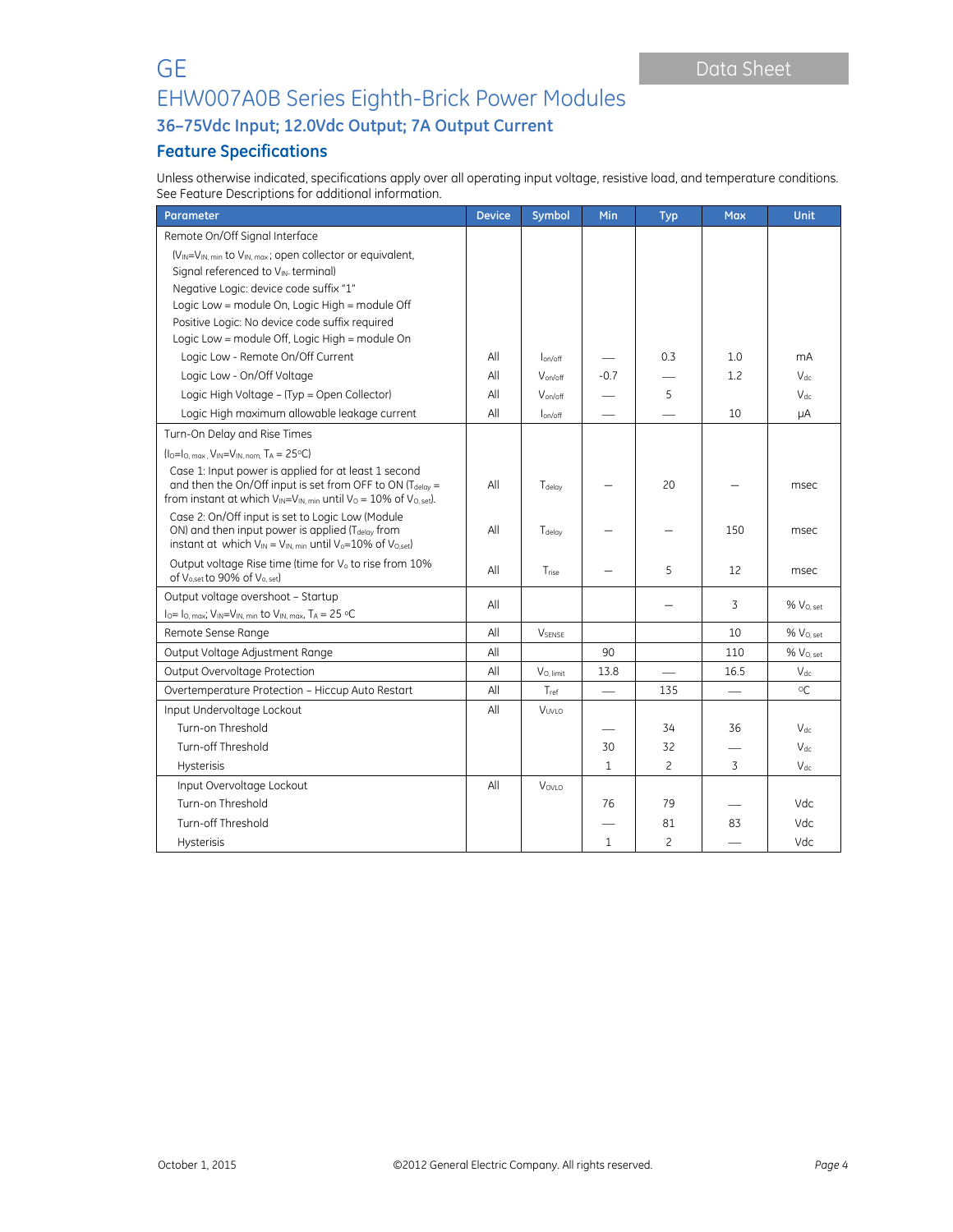### **Characteristic Curves**

The following figures provide typical characteristics for the EHW007A0B (12.0V, 7A) at 25°C. The figures are identical for either positive or negative remote On/Off logic.







 Io(A) (2A/div) VO (V) (200mV/div) **Figure 1. Converter Efficiency versus Output Current. Figure 4. Transient Response to 1.0A/µS Dynamic Load Change from 50% to 75% to 50% of full load.** 



**Figure 2. Typical output ripple and noise (VIN = VIN,NOM, Io = Io,max).** 



**Figure 3. Transient Response to 0.1A/µS Dynamic Load Change from 50% to 75% to 50% of full load.** 

**Figure 5. Typical Start-up Using Remote On/Off, negative logic version shown (VIN = VIN, NOM, lo = lo, max).** 



**Figure 6. Typical Start-up Using Input Voltage (VIN = VIN, NOM,**  $I_o = I_{o,max}$ .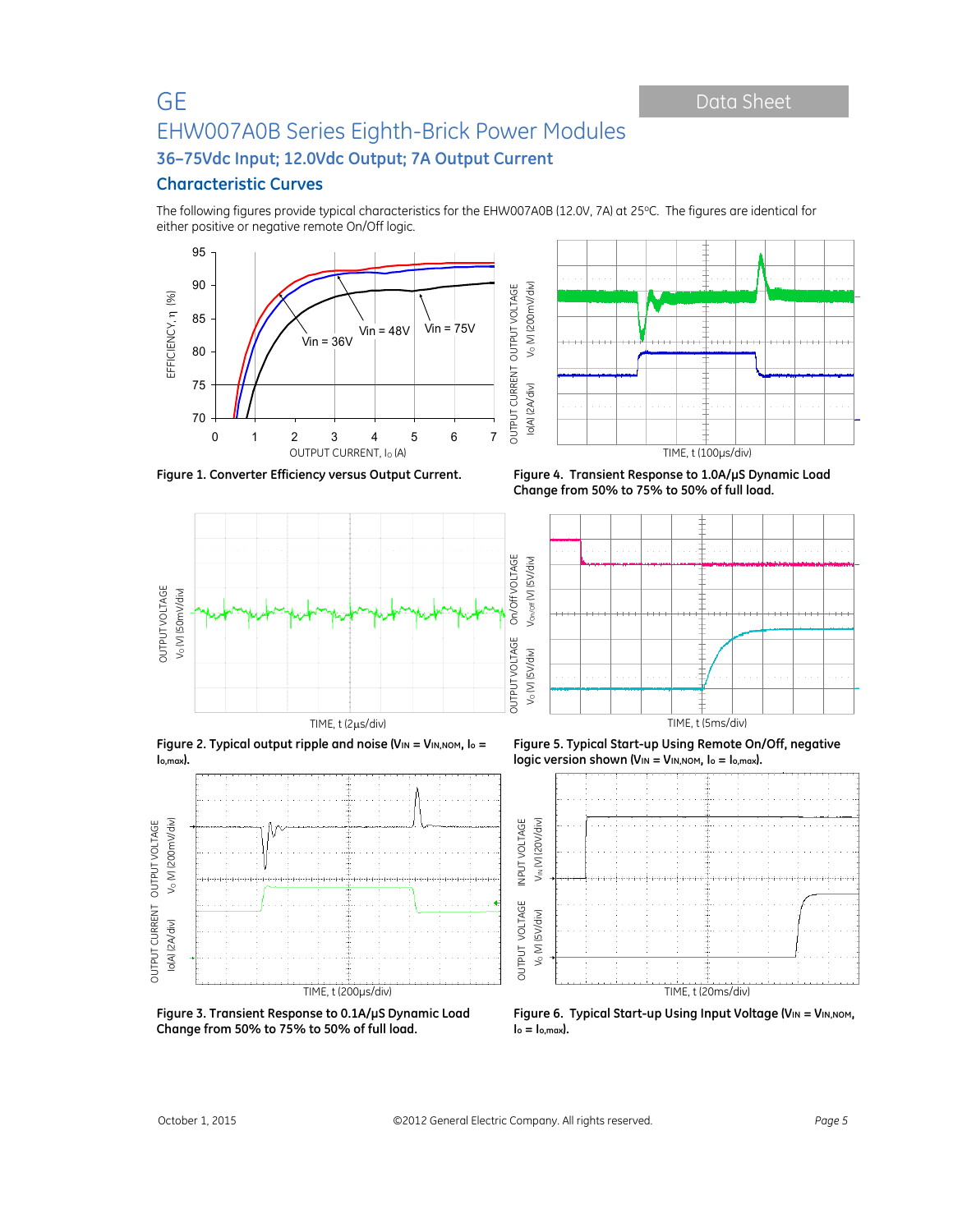**Test Configurations** 



NOTE: Measure input reflected ripple current with a simulated<br>source inductance (L<sub>TEST</sub>) of 12μH. Capacitor C<sub>s</sub> offsets<br>possible battery impedance. Measure current as shown above.





NOTE: All voltage measurements to be taken at the module terminals, as shown above. If sockets are used then Kelvin connections are required at the module terminals to avoid measurement errors due to socket contact resistance.





terminals, as shown above. If sockets are used then Kelvin connections are required at the module terminals to avoid measurement errors due to socket contact resistance.

**Figure 9. Output Voltage and Efficiency Test Setup.**

Efficiency 
$$
\eta = \frac{V_0. I_0}{V_{\text{IN}}. I_{\text{IN}}} \times 100\%
$$

### **Design Considerations**

#### **Input Filtering**

The power module should be connected to a low ac-impedance source. Highly inductive source impedance can affect the stability of the power module. For the test configuration in Figure 7 a 33-100μF electrolytic capacitor (ESR<0.7 $\Omega$  at 100kHz), mounted close to the power module helps ensure the stability of the unit. Consult the factory for further application guidelines.

### **Safety Considerations**

For safety-agency approval of the system in which the power module is used, the power module must be installed in compliance with the spacing and separation requirements of the end-use safety agency standard, i.e. UL60950-1, CSA C22.2 No.60950-1, and VDE0805- 1(IEC60950-1).

If the input source is non-SELV (ELV or a hazardous voltage greater than 60 Vdc and less than or equal to 75Vdc), for the module's output to be considered as meeting the requirements for safety extra-low voltage (SELV), all of the following must be true:

- The input source is to be provided with reinforced insulation from any other hazardous voltages, including the ac mains.
- One V<sub>IN</sub> pin and one V<sub>OUT</sub> pin are to be grounded, or both the input and output pins are to be kept floating.
- The input pins of the module are not operator accessible.
- Another SELV reliability test is conducted on the whole system (combination of supply source and subject module), as required by the safety agencies, to verify that under a single fault, hazardous voltages do not appear at the module's output.
- **Note:** Do not ground either of the input pins of the module without grounding one of the output pins. This may allow a non-SELV voltage to appear between the output pins and ground.

The power module has extra-low voltage (ELV) outputs when all inputs are ELV.

All flammable materials used in the manufacturing of these modules are rated 94V-0, or tested to the UL60950 A.2 for reduced thickness.

For input voltages exceeding –60 Vdc but less than or equal to –75 Vdc, these converters have been evaluated to the applicable requirements of BASIC INSULATION between secondary DC MAINS DISTRIBUTION input (classified as TNV-2 in Europe) and unearthed SELV outputs.

The input to these units is to be provided with a maximum 6 A fast-acting fuse in the ungrounded lead.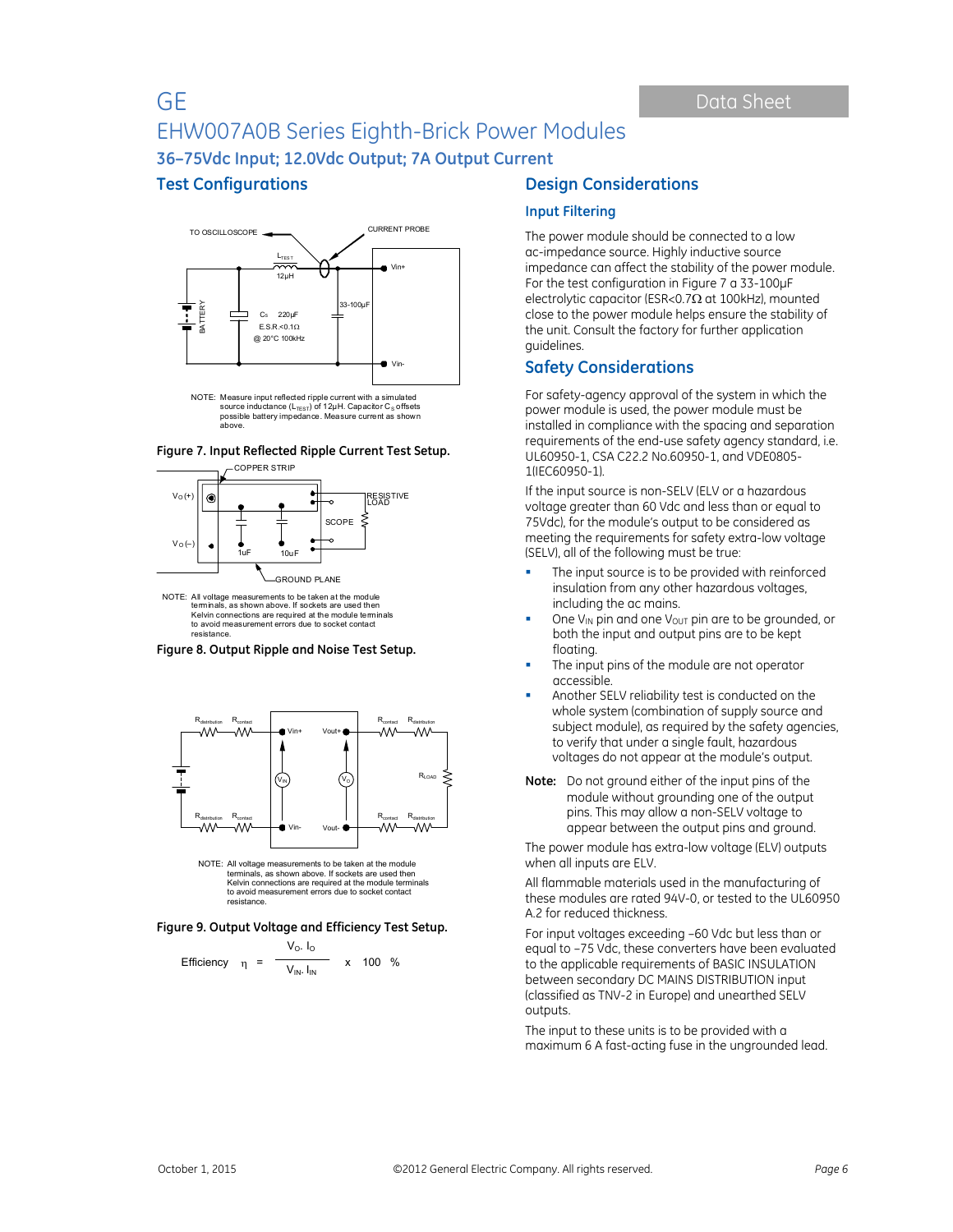# **Feature Description**

#### **Remote On/Off**

Two remote on/off options are available. Positive logic turns the module on during a logic high voltage on the ON/OFF pin, and off during a logic low. Negative logic remote On/Off, device code suffix "1", turns the module off during a logic high and on during a logic low.



**Figure 10. Remote On/Off Implementation.** 

To turn the power module on and off, the user must supply a switch (open collector or equivalent) to control the voltage (Von/off) between the ON/OFF terminal and the V<sub>IN</sub>(-) terminal (see Figure 10). Logic low is 0V ≤ Von/off ≤ 1.2V. The maximum Ion/off during a logic low is 1mA, the switch should be maintain a logic low level whilst sinking this current.

During a logic high, the typical maximum Von/off generated by the module is 5V, and the maximum allowable leakage current at  $V_{on/off} = 5V$  is 1µA.

If not using the remote on/off feature:

For positive logic, leave the ON/OFF pin open.

For negative logic, short the ON/OFF pin to VIN(-).

#### **Remote Sense**

Remote sense minimizes the effects of distribution losses by regulating the voltage at the remote-sense connections (See Figure 11). The voltage between the remote-sense pins and the output terminals must not exceed the output voltage sense range given in the Feature Specifications table:

 $[V_0(+) - V_0(-)] - [SENSE(+) - SENSE(-)] \leq 0.5$  V

Although the output voltage can be increased by both the remote sense and by the trim, the maximum increase for the output voltage is not the sum of both. The maximum increase is the larger of either the remote sense or the trim.

The amount of power delivered by the module is defined as the voltage at the output terminals multiplied by the output current. When using remote sense and trim, the output voltage of the module can be increased, which at the same output current would increase the power output of the module. Care should be taken to ensure

that the maximum output power of the module remains at or below the maximum rated power (Maximum rated power = Vo,set x Io,max).



**Figure 11. Circuit Configuration for remote sense .**

#### **Input Undervoltage Lockout**

At input voltages below the input undervoltage lockout limit, the module operation is disabled. The module will only begin to operate once the input voltage is raised above the undervoltage lockout turn-on threshold, VUV/ON.

Once operating, the module will continue to operate until the input voltage is taken below the undervoltage turnoff threshold, VUV/OFF.

#### **Overtemperature Protection**

To provide protection under certain fault conditions, the unit is equipped with a thermal shutdown circuit. The unit will shutdown if the thermal reference point Tref (Figure 13), exceeds 135°C (typical), but the thermal shutdown is not intended as a guarantee that the unit will survive temperatures beyond its rating. The module can be restarted by cycling the dc input power for at least one second or by toggling the remote on/off signal for at least one second. If the auto-restart option (4) is ordered, the module will automatically restart upon cooldown to a safe temperature.

#### **Output Overvoltage Protection**

The output over voltage protection scheme of the modules has an independent over voltage loop to prevent single point of failure. This protection feature latches in the event of over voltage across the output. Cycling the on/off pin or input voltage resets the latching protection feature. If the auto-restart option (4) is ordered, the module will automatically restart upon an internally programmed time elapsing.

#### **Overcurrent Protection**

To provide protection in a fault (output overload) condition, the unit is equipped with internal current-limiting circuitry and can endure current limiting continuously. At the point of current-limit inception, the unit enters hiccup mode. If the unit is not configured with auto–restart, then it will latch off following the over current condition. The module can be restarted by cycling the dc input power for at least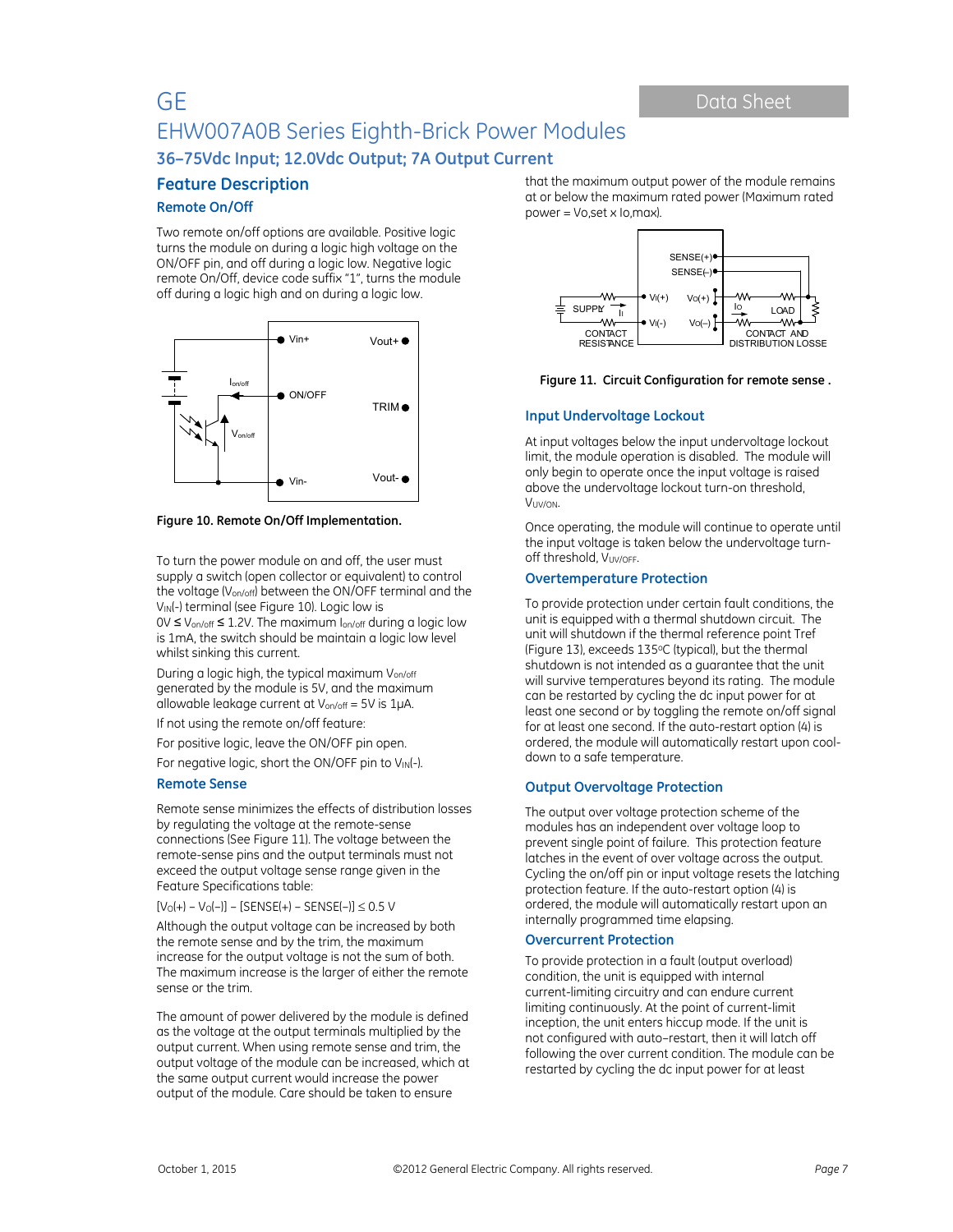#### **Feature Descriptions** (continued)

one second or by toggling the remote on/off signal for at least one second. If the unit is configured with the autorestart option (4), it will remain in the hiccup mode as long as the overcurrent condition exists; it operates normally, once the output current is brought back into its specified range. The average output current during hiccup is 10% lo.max.

#### **Output Voltage Programming**

Trimming allows the output voltage set point to be increased or decreased, this is accomplished by connecting an external resistor between the TRIM pin and either the  $V_0(+)$  pin or the  $V_0(-)$  pin.



#### **Figure 12. Circuit Configuration to Trim Output Voltage.**

Connecting an external resistor (Rtrim-down) between the TRIM pin and the  $V_0$ (-) (or Sense(-)) pin decreases the output voltage set point. To maintain set point accuracy, the trim resistor tolerance should be  $\pm 1.0$ %.

The following equation determines the required external resistor value to obtain a percentage output voltage change of ∆%

$$
R_{trim-down} = \left[\frac{511}{\Delta\%} - 10.22\right] \text{K}\Omega
$$

Where 
$$
\Delta\% = \left(\frac{V_{o,set} - V_{desired}}{V_{o,set}}\right) \times 100
$$

For example, to trim-down the output voltage of the module by 8% to 11.04V, Rtrim-down is calculated as follows:

$$
\Delta\% = 8
$$
  

$$
R_{trim-down} = \left[\frac{511}{8} - 10.22\right] \text{K}\Omega
$$
  

$$
R_{trim-down} = 53.655 \text{ K}\Omega
$$

Connecting an external resistor (Rtrim-up) between the TRIM pin and the  $V_0(+)$  (or Sense  $(+)$ ) pin increases the output voltage set point. The following equation determines the required external resistor value to obtain a percentage output voltage change of ∆%:

$$
R_{rim-up} = \left[\frac{5.11 \times V_{o,set} \times (100 + \Delta\%)}{1.225 \times \Delta\%} - \frac{511}{\Delta\%} - 10.22\right] K\Omega
$$
  
Where 
$$
\Delta\% = \left(\frac{V_{desired} - V_{o,set}}{V_{o,set}}\right) \times 100
$$

For example, to trim-up the output voltage of the module by 5% to 12.6V, Rtrim-up is calculated is as follows:  $\Lambda$  % = 5

$$
R_{\text{trim-up}} = \left[\frac{5.11 \times 12.0 \times (100 + 5)}{1.225 \times 5} - \frac{511}{5} - 10.22\right] \text{K}\Omega
$$
  

$$
R_{\text{trim-up}} = 938.8 \text{K}\Omega
$$

The voltage between the  $V_0(+)$  and  $V_0(-)$  terminals must not exceed the minimum output overvoltage protection value shown in the Feature Specifications table. This limit includes any increase in voltage due to remote-sense compensation and output voltage set-point adjustment trim.

Although the output voltage can be increased by both the remote sense and by the trim, the maximum increase for the output voltage is not the sum of both. The maximum increase is the larger of either the remote sense or the trim. The amount of power delivered by the module is defined as the voltage at the output terminals multiplied by the output current. When using remote sense and trim, the output voltage of the module can be increased, which at the same output current would increase the power output of the module. Care should be taken to ensure that the maximum output power of the module remains at or below the maximum rated power (Maximum rated power =  $V_{O,set} \times I_{O,max}$ ).

### **Thermal Considerations**

The power modules operate in a variety of thermal environments; however, sufficient cooling should be provided to help ensure reliable operation.

Considerations include ambient temperature, airflow, module power dissipation, and the need for increased reliability. A reduction in the operating temperature of the module will result in an increase in reliability. The thermal data presented here is based on physical measurements taken in a wind tunnel.

The thermal reference point, Tref used in the specifications for open frame modules is shown in Figure 13. For reliable operation this temperature should not exceed 123oC.

The thermal reference point, T<sub>ref</sub> used in the specifications for modules with heatplate is shown in Figure 14. For reliable operation this temperature should not exceed 110°C.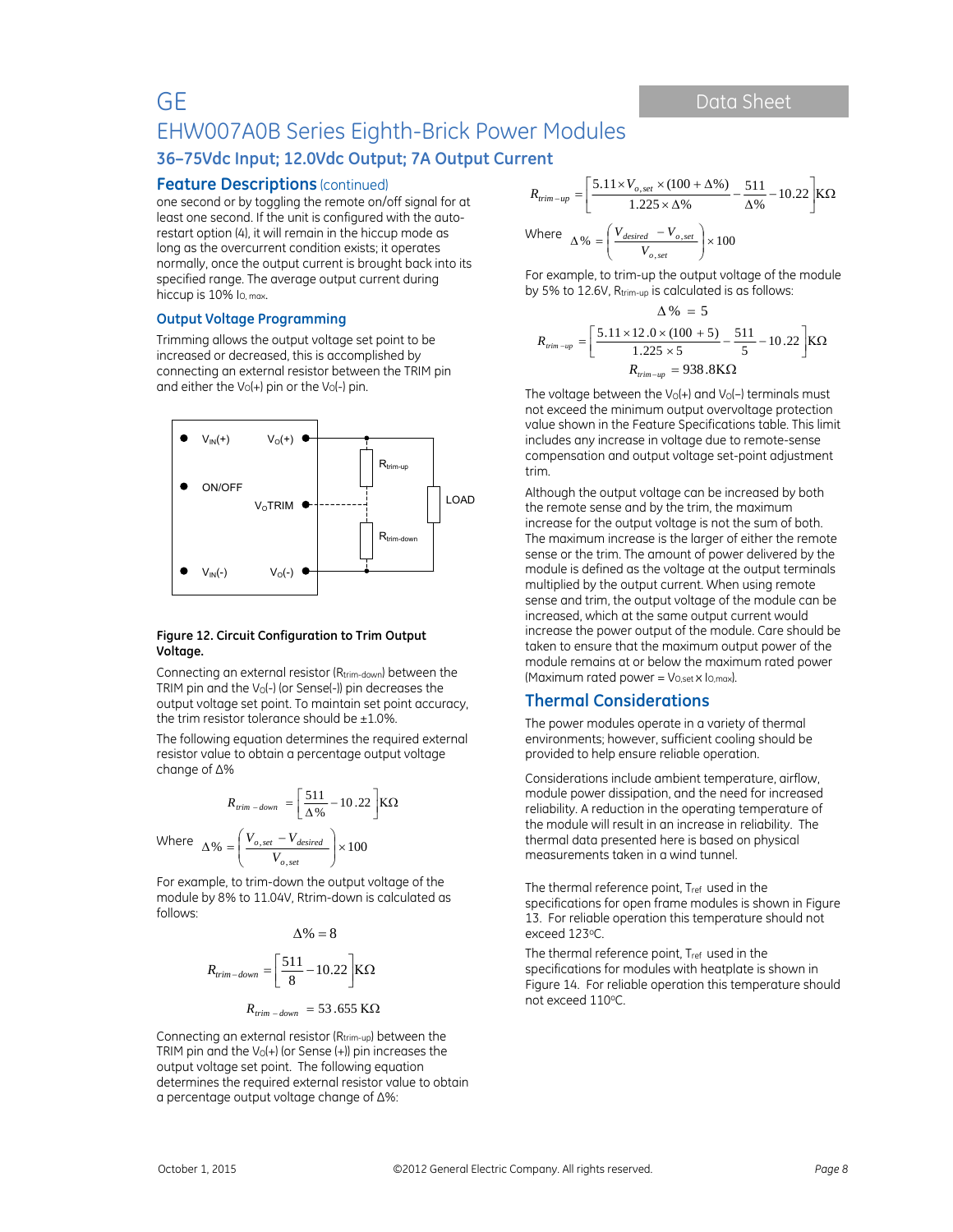**Thermal Considerations** (continued)



**Figure 13. Tref Temperature Measurement Location for Open Frame Module.**



**Figure 14. Tref Temperature Measurement Location for Module with Heatplate.** 

#### **Heat Transfer via Convection**

Increased airflow over the module enhances the heat transfer via convection. Derating curves showing the maximum output current that can be delivered by each module versus local ambient temperature (TA) for natural convection and up to 3m/s (600 ft./min) forced airflow are shown in Figure 14.

Please refer to the Application Note "Thermal Characterization Process For Open-Frame Board-Mounted Power Modules" for a detailed discussion of thermal aspects including maximum device temperatures.



**Figure 14. Output Current Derating for the Open Frame Module; Airflow in the Transverse Direction from Vout(+) to Vout(-); Vin =48V.** 



**Figure 15. Output Current Derating for the Module with Heatplate; Airflow in the Transverse Direction from Vout(+) to Vout(-); Vin =48V.** 



**Figure 16. Output Current Derating for the Module with Heatplate and 0.25 in. heat sink; Airflow in the Transverse Direction from Vout(+) to Vout(-); Vin =48V.** 



**Figure 17. Output Current Derating for the Module with Heatplate and 0.5 in. heat sink; Airflow in the Transverse Direction from Vout(+) to Vout(-); Vin =48V.**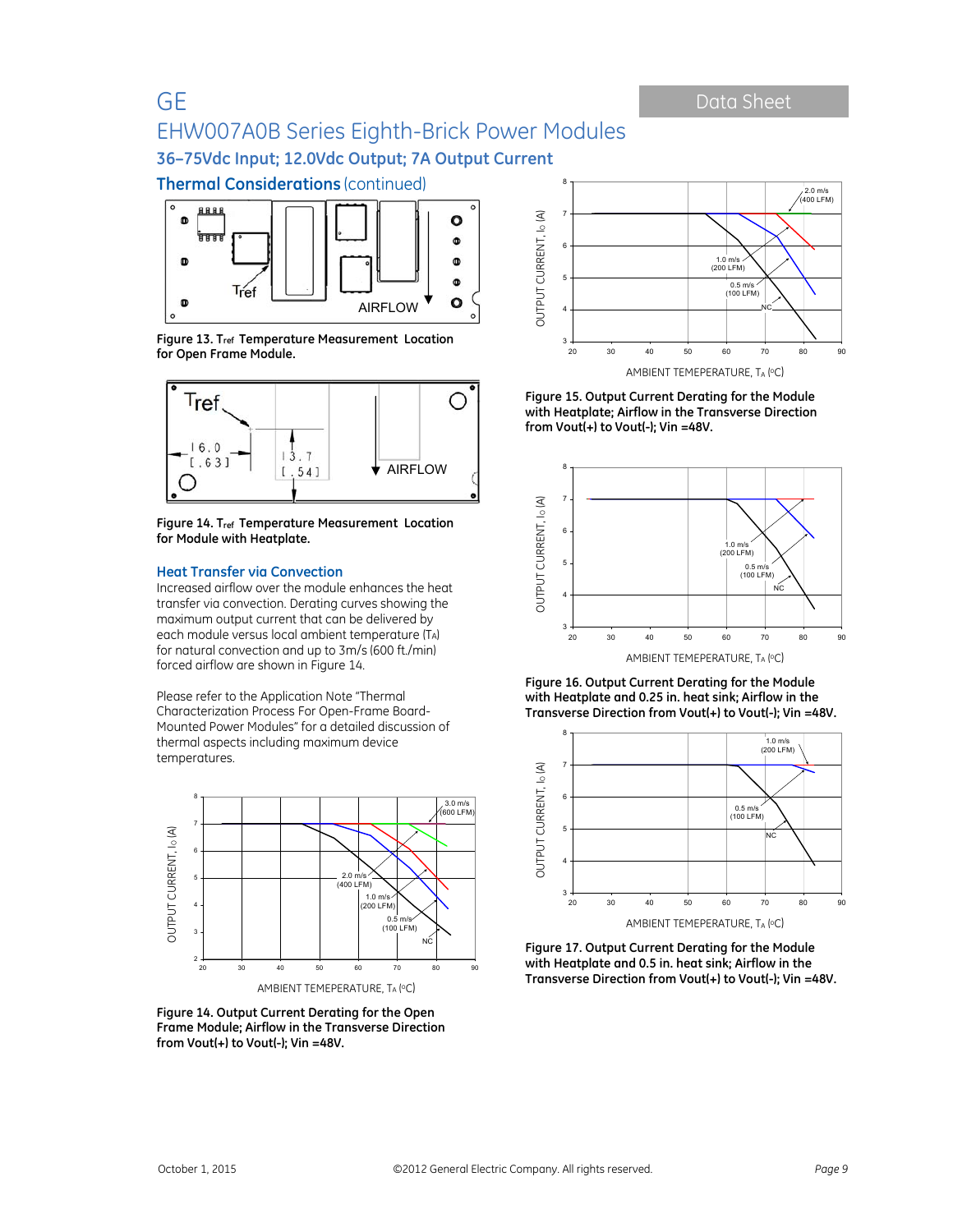**Thermal Considerations** (continued)



**Figure 18. Output Current Derating for the Module with Heatplate and 1.0 in. heat sink; Airflow in the Transverse Direction from Vout(+) to Vout(-); Vin =48V.** 

### **Surface Mount Information**

#### **Pick and Place**

The EHW007A0B modules use an open frame construction and are designed for a fully automated assembly process. The modules are fitted with a label designed to provide a large surface area for pick and place operations. The label meets all the requirements for surface mount processing, as well as safety standards, and is able to withstand reflow temperatures of up to 300°C. The label also carries product information such as product code, serial number and the location of manufacture.



#### **Figure 17. Pick and Place Location.**

#### **Nozzle Recommendations**

The module weight has been kept to a minimum by using open frame construction. Even so, these modules have a relatively large mass when compared to conventional SMT components. Variables such as nozzle size, tip style, vacuum pressure and placement speed should be considered to optimize this process. The minimum recommended nozzle diameter for reliable operation is 6mm. The maximum nozzle outer diameter, which will safely fit within the allowable component spacing, is 9 mm.

Oblong or oval nozzles up to  $11 \times 9$  mm may also be used within the space available.

#### **Tin Lead Soldering**

The EHW007A0B power modules are lead free modules and can be soldered either in a lead-free solder process or in a conventional Tin/Lead (Sn/Pb) process. It is recommended that the customer review data sheets in order to customize the solder reflow profile for each application board assembly. The following instructions must be observed when soldering these units. Failure to observe these instructions may result in the failure of or cause damage to the modules, and can adversely affect long-term reliability.

In a conventional Tin/Lead (Sn/Pb) solder process peak reflow temperatures are limited to less than 235oC. Typically, the eutectic solder melts at 183°C, wets the land, and subsequently wicks the device connection. Sufficient time must be allowed to fuse the plating on the connection to ensure a reliable solder joint. There are several types of SMT reflow technologies currently used in the industry. These surface mount power modules can be reliably soldered using natural forced convection, IR (radiant infrared), or a combination of convection/IR. For reliable soldering the solder reflow profile should be established by accurately measuring the modules CP connector temperatures.







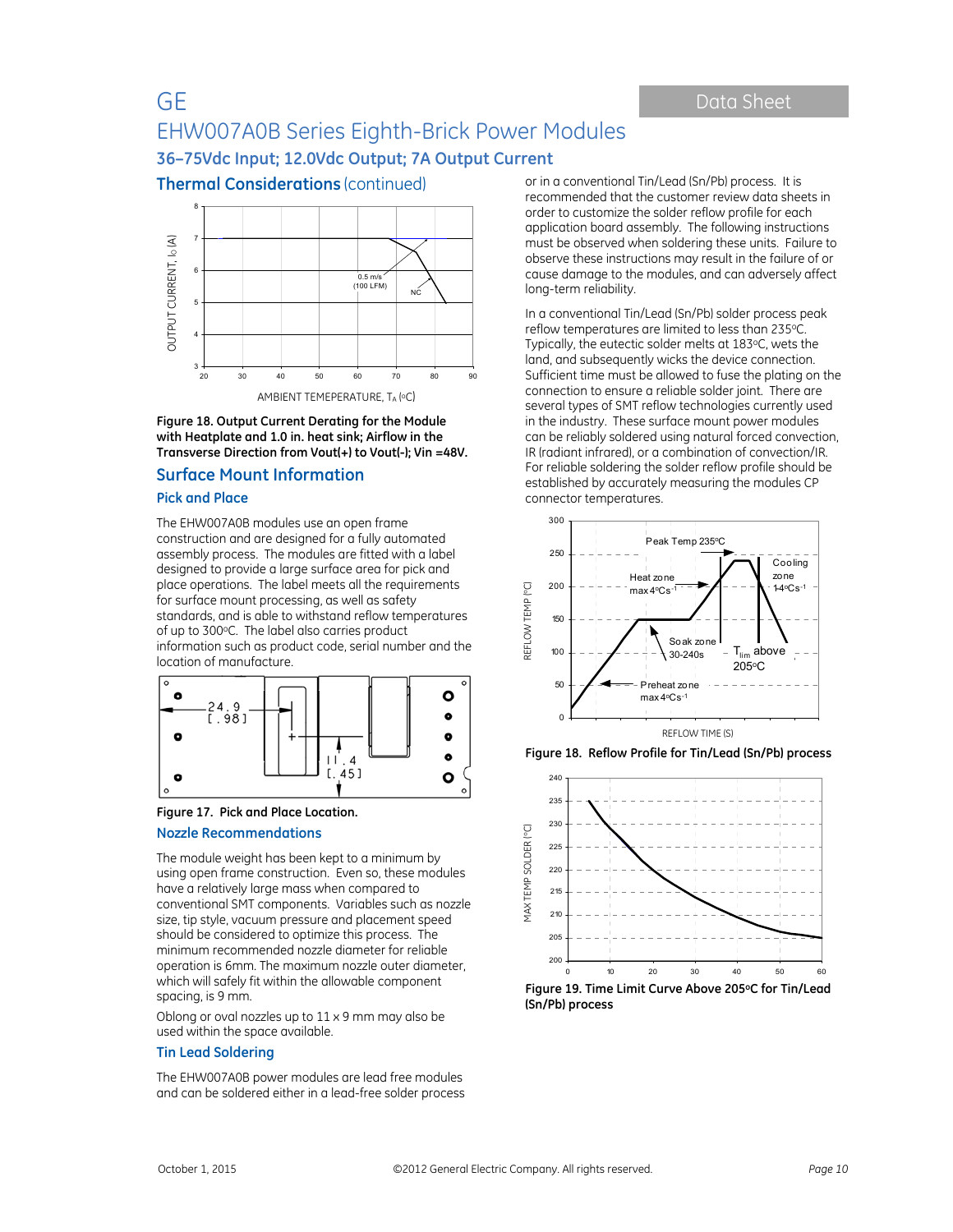### **Surface Mount Information (continued)**

#### **Lead Free Soldering**

The –Z version of the EHW007A0B modules are lead-free (Pb-free) and RoHS compliant and are both forward and backward compatible in a Pb-free and a SnPb soldering process. Failure to observe the instructions below may result in the failure of or cause damage to the modules and can adversely affect long-term reliability.

#### **Pb-free Reflow Profile**

Power Systems will comply with J-STD-020 Rev. C (Moisture/Reflow Sensitivity Classification for Nonhermetic Solid State Surface Mount Devices) for both Pb-free solder profiles and MSL classification procedures. This standard provides a recommended forced-airconvection reflow profile based on the volume and thickness of the package (table 4-2). The suggested Pbfree solder paste is Sn/Ag/Cu (SAC). The recommended linear reflow profile using Sn/Ag/Cu solder is shown in Figure 20.





#### **MSL Rating**

The EHW007A0B modules have a MSL rating of 2.

#### **Storage and Handling**

The recommended storage environment and handling procedures for moisture-sensitive surface mount packages is detailed in J-STD-033 Rev. A (Handling, Packing, Shipping and Use of Moisture/Reflow Sensitive Surface Mount Devices). Moisture barrier bags (MBB) with desiccant are required for MSL ratings of 2 or greater. These sealed packages should not be broken until time of use. Once the original package is broken, the floor life of the product at conditions of  $\leq 30^{\circ}$ C and 60% relative humidity varies according to the MSL rating (see J-STD-033A). The shelf life for dry packed SMT packages will be a minimum of 12 months from the bag

seal date, when stored at the following conditions: < 40° C, < 90% relative humidity.

#### **Post Solder Cleaning and Drying Considerations**

Post solder cleaning is usually the final circuit-board assembly process prior to electrical board testing. The result of inadequate cleaning and drying can affect both the reliability of a power module and the testability of the finished circuit-board assembly. For guidance on appropriate soldering, cleaning and drying procedures, refer to GE *Board* 

*Mounted Power Modules: Soldering and Cleaning* Application Note (AN04-001).

### **Through-Hole Lead-Free Soldering Information**

The RoHS-compliant through-hole products use the SAC (Sn/Ag/Cu) Pb-free solder and RoHS-compliant components. They are designed to be processed through single or dual wave soldering machines. The pins have an RoHS-compliant finish that is compatible with both Pb and Pb-free wave soldering processes. A maximum preheat rate of  $3^{\circ}$ C/s is suggested. The wave preheat process should be such that the temperature of the power module board is kept below 210°C. For Pb solder, the recommended pot temperature is 260°C, while the Pb-free solder pot is 270°C max. Not all RoHScompliant through-hole products can be processed with paste-through-hole Pb or Pb-free reflow process. If additional information is needed, please consult with your GE representative for more details.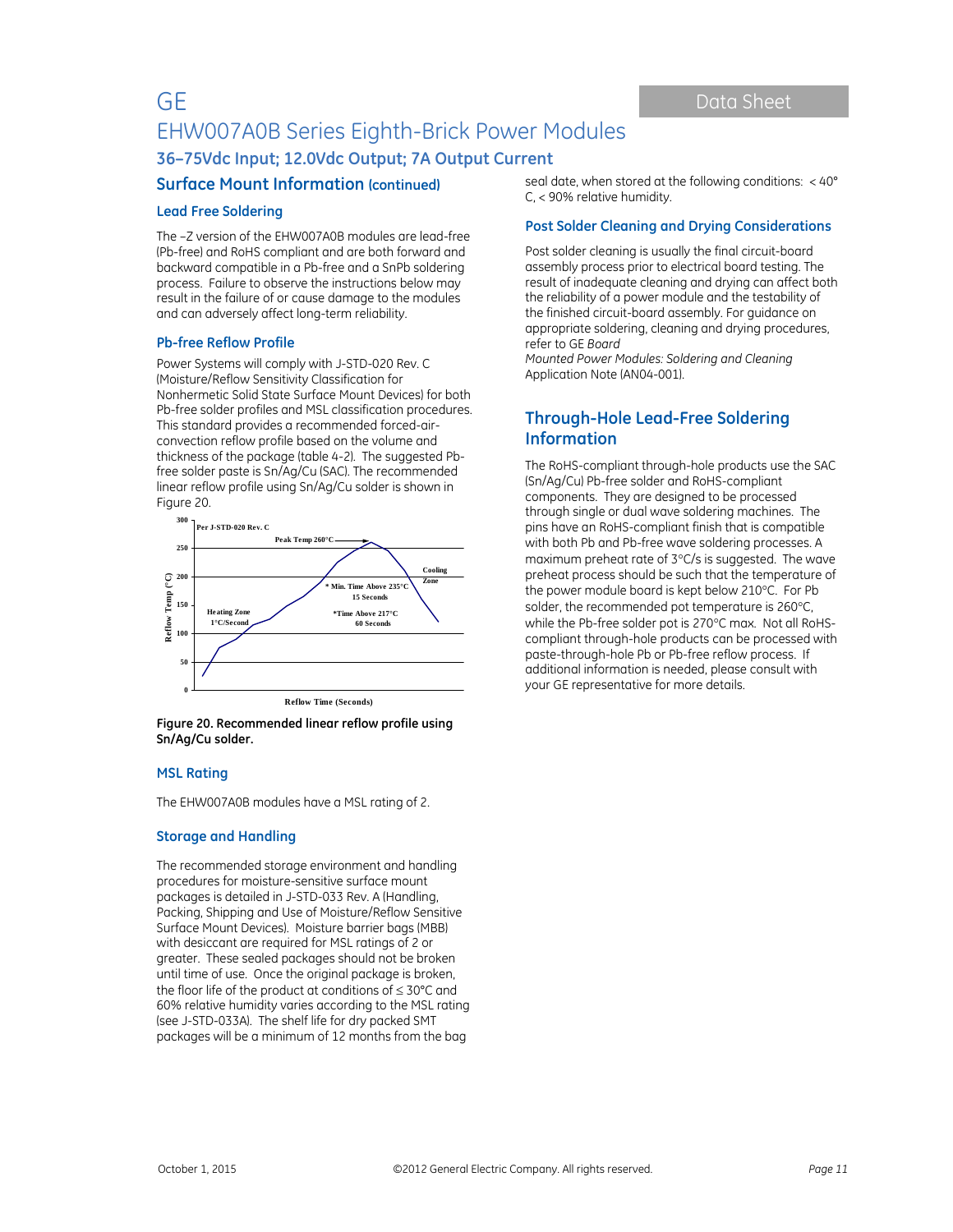### **EMC Considerations**

The circuit and plots in Figure 21 shows a suggested configuration to meet the conducted emission limits of EN55022 Class B.



### **Figure 21. EMC Considerations**

For further information on designing for EMC compliance, please refer to the FLT007A0 data sheet (DS05-028).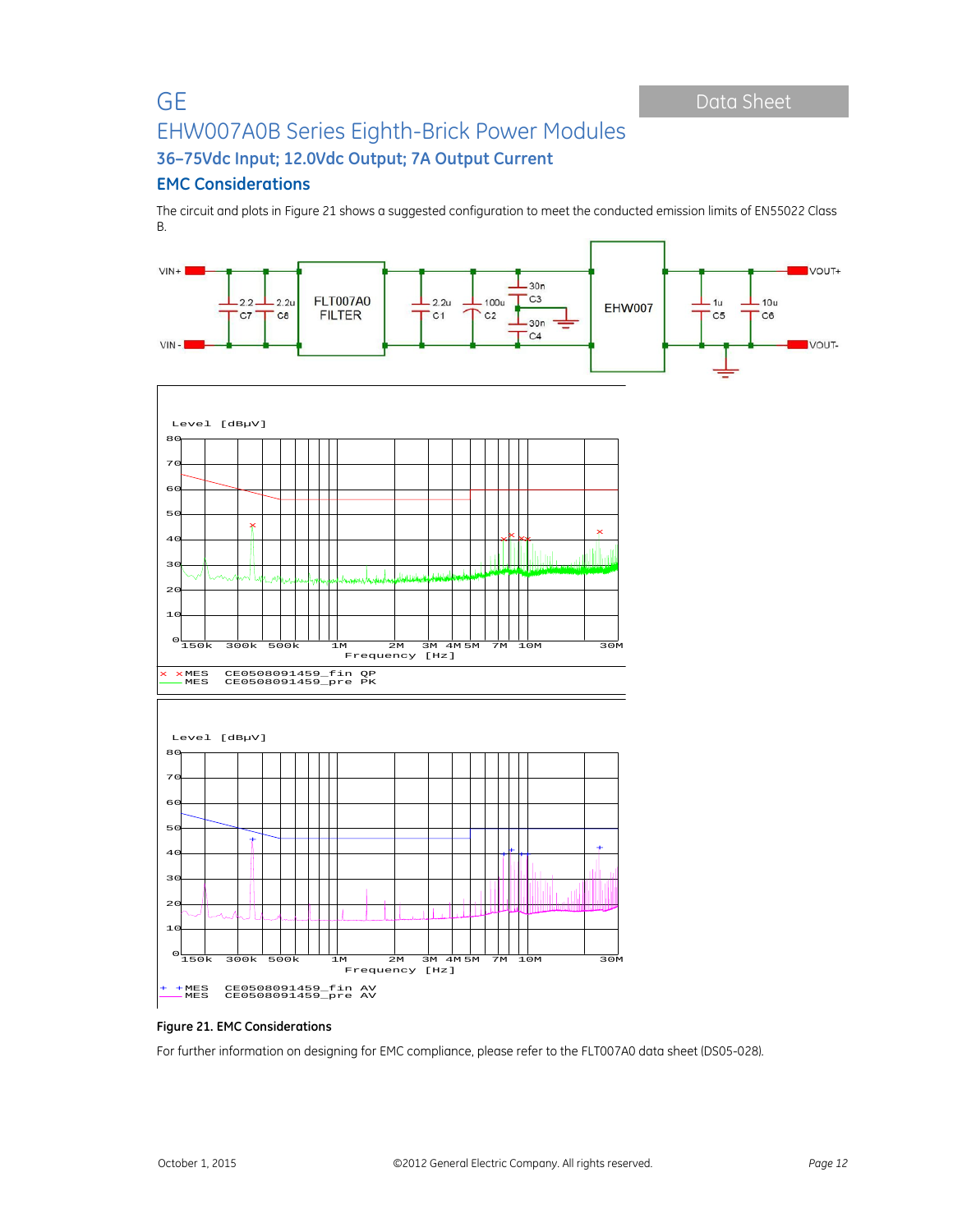# GE Data Sheet

# EHW007A0B Series Eighth-Brick Power Modules **36–75Vdc Input; 12.0Vdc Output; 7A Output Current Mechanical Outline for Through-Hole Module**

Dimensions are in millimeters and [inches].

Tolerances: x.x mm  $\pm$  0.5 mm [x.xx in.  $\pm$  0.02 in.] (Unless otherwise indicated)

x.xx mm  $\pm$  0.25 mm [x.xxx in  $\pm$  0.010 in.]

Top side label includes GE name, product designation and date code.

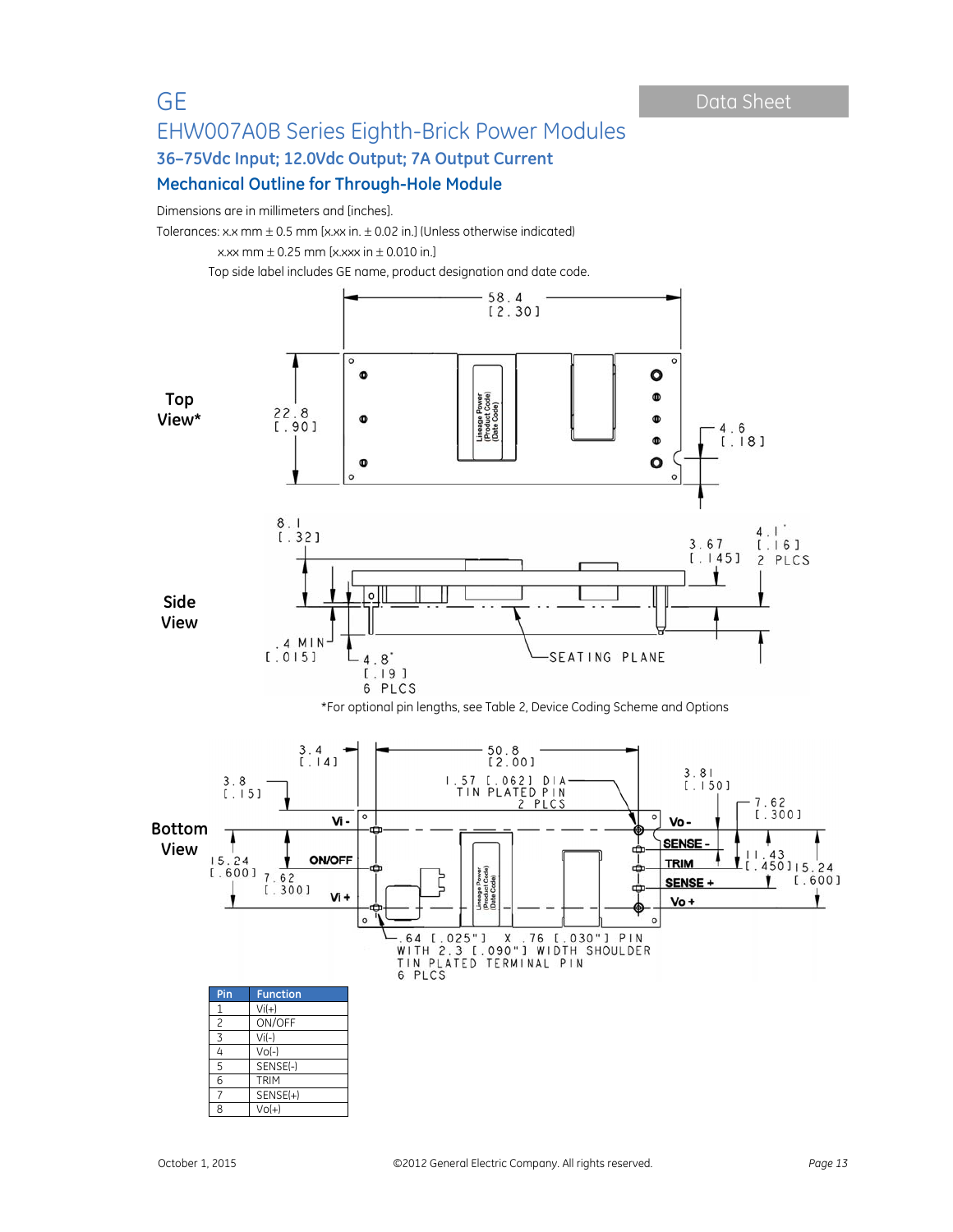# GE Data Sheet

# EHW007A0B Series Eighth-Brick Power Modules **36–75Vdc Input; 12.0Vdc Output; 7A Output Current**

## **Mechanical Outline for Surface Mount Module (-S Option)**

Dimensions are in millimeters and [inches].

Tolerances: x.x mm  $\pm$  0.5 mm [x.xx in.  $\pm$  0.02 in.] (Unless otherwise indicated)





x.xx mm  $\pm$  0.25 mm [x.xxx in  $\pm$  0.010 in.]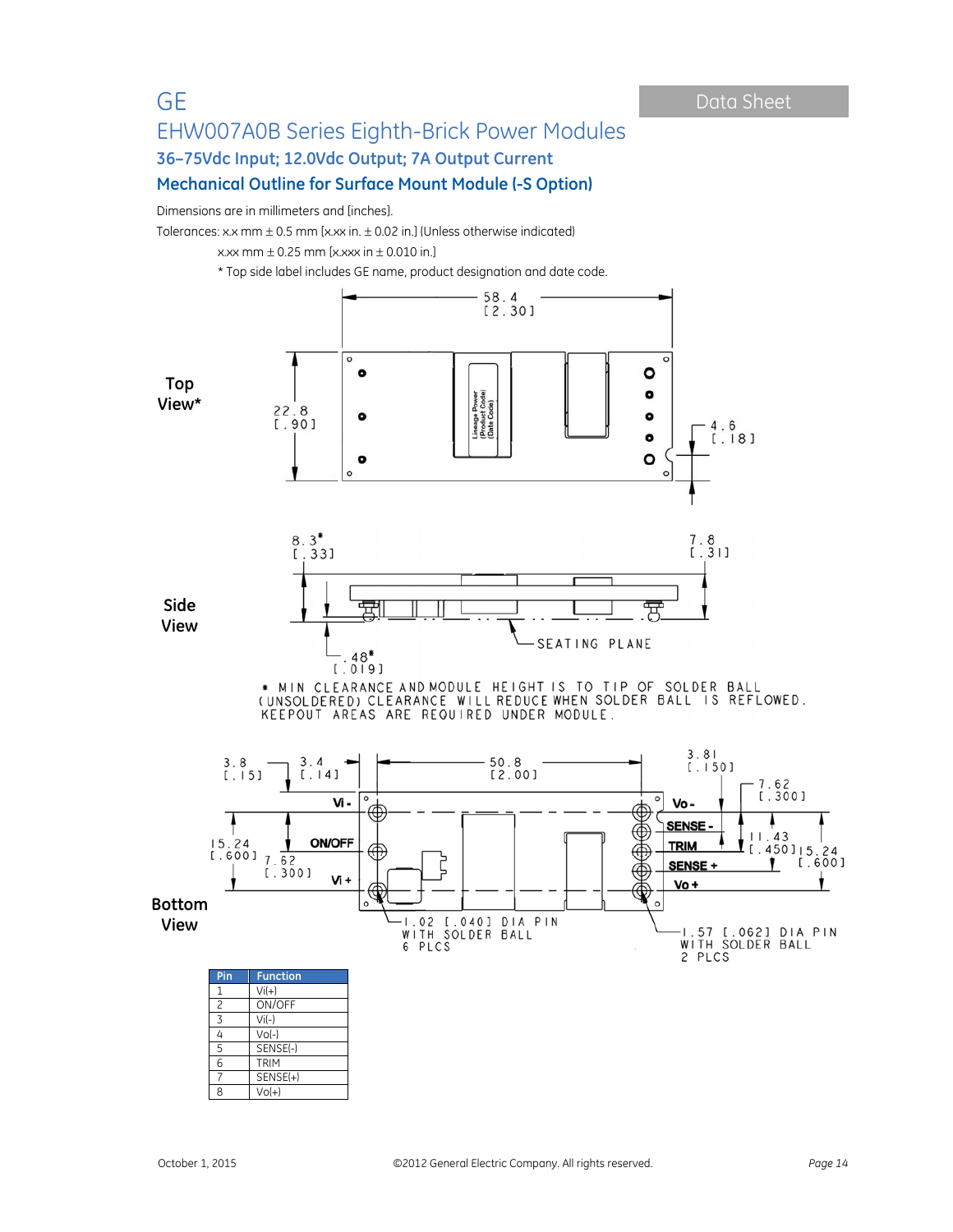### **Mechanical Outline for Through-Hole Module with Heat Plate (-H Option)**

Dimensions are in millimeters and [inches].

Tolerances: x.x mm  $\pm$  0.5 mm [x.xx in.  $\pm$  0.02 in.] (Unless otherwise indicated)





| Pin            | <b>Function</b> |  |  |
|----------------|-----------------|--|--|
| 1              | $Vi(+)$         |  |  |
| $\overline{c}$ | ON/OFF          |  |  |
| 3              | $Vi(-)$         |  |  |
| 4              | $Vol-$          |  |  |
| 5              | SENSE(-)        |  |  |
| 6              | <b>TRIM</b>     |  |  |
|                | $SENSE(+)$      |  |  |
| 8              | $Vol+1$         |  |  |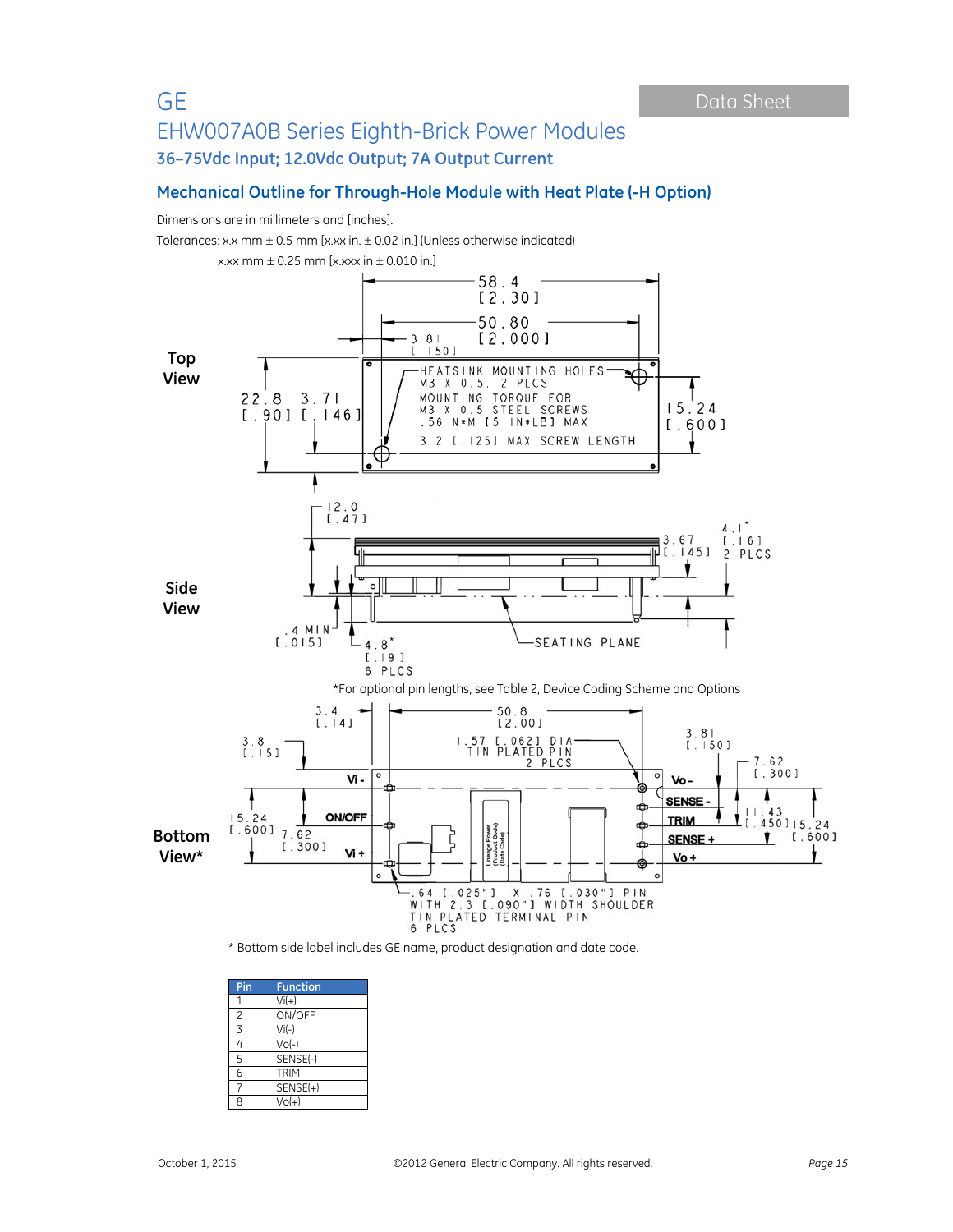### **Recommended Pad Layout**

Dimensions are in millimeters and [inches].

Tolerances: x.x mm  $\pm$  0.5 mm [x.xx in.  $\pm$  0.02 in.] (Unless otherwise indicated)

x.xx mm  $\pm$  0.25 mm [x.xxx in  $\pm$  0.010 in.]



0,040° DIA SMT PIN FOR VIN AND V 0.110° DIA<br>Solider Mask opening FOR VOUT+ AND VOUT-

**SMT Recommended Pad Layout (Component Side View)** 



FOR 0.62 DIA" PIN, USE 0.076" PLATED THROUGH HOLE DIAMETER

# **TH Recommended Pad Layout (Component Side View)**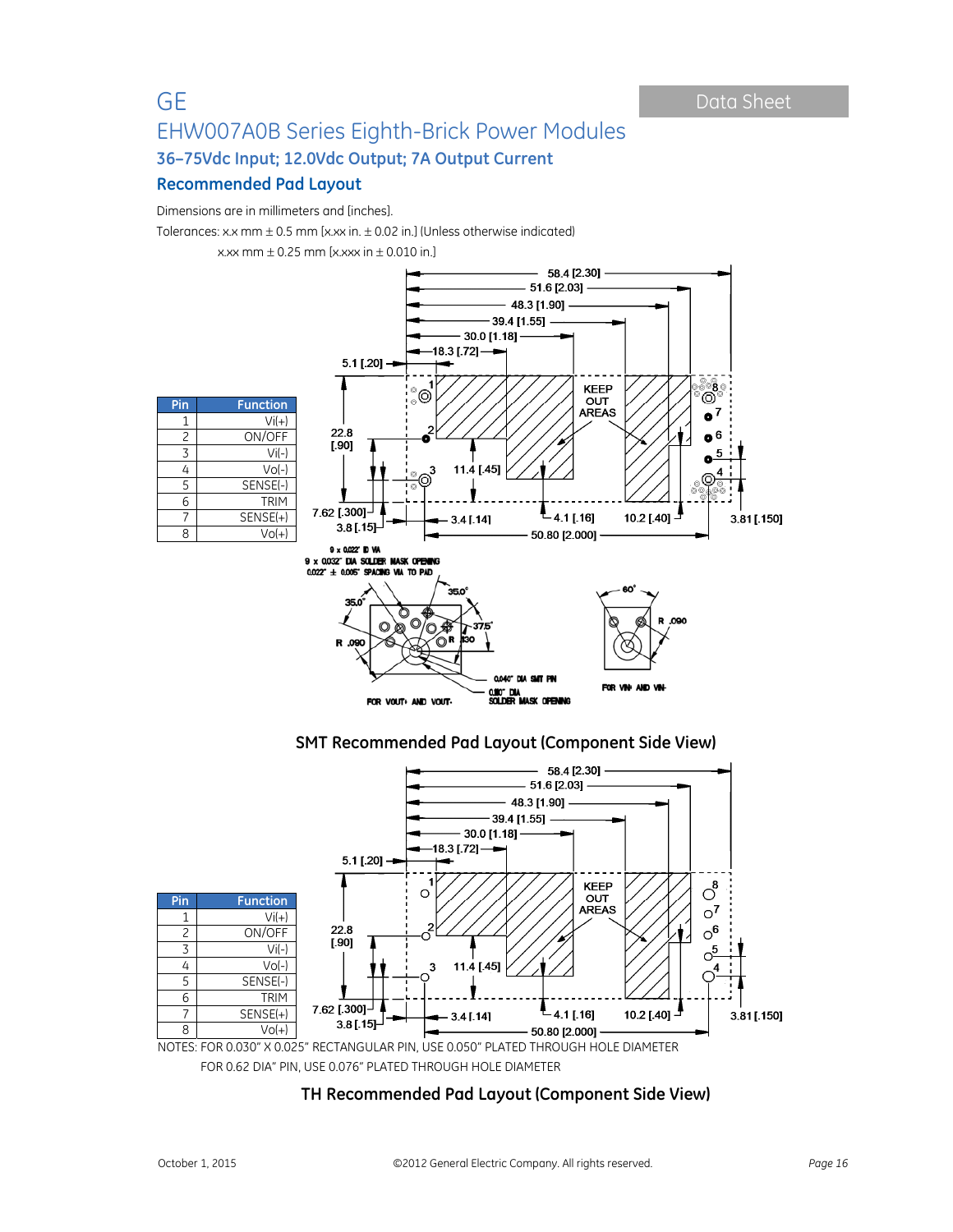Each tray contains a total of 12 power modules. The trays

EHW007A0B (suffix –S) surface mount module will contain 4 full trays plus one empty hold down tray giving a total

are self-stacking and each shipping box for the

number of 48 power modules.

# GE Data Sheet EHW007A0B Series Eighth-Brick Power Modules **36–75Vdc Input; 12.0Vdc Output; 7A Output Current**

### **Packaging Details**

The surface mount versions of the EHW007A0B (suffix –S) are supplied as standard in the plastic trays shown in Figure 22.

**Tray Specification** 

| Material                | Antistatic coated PVC  |
|-------------------------|------------------------|
| Max surface resistivity | $10^{12}$ $\Omega$ /sq |
| Color                   | Clear                  |
| Capacity                | 12 power modules       |



**Figure 22. Surface Mount Packaging Tray**